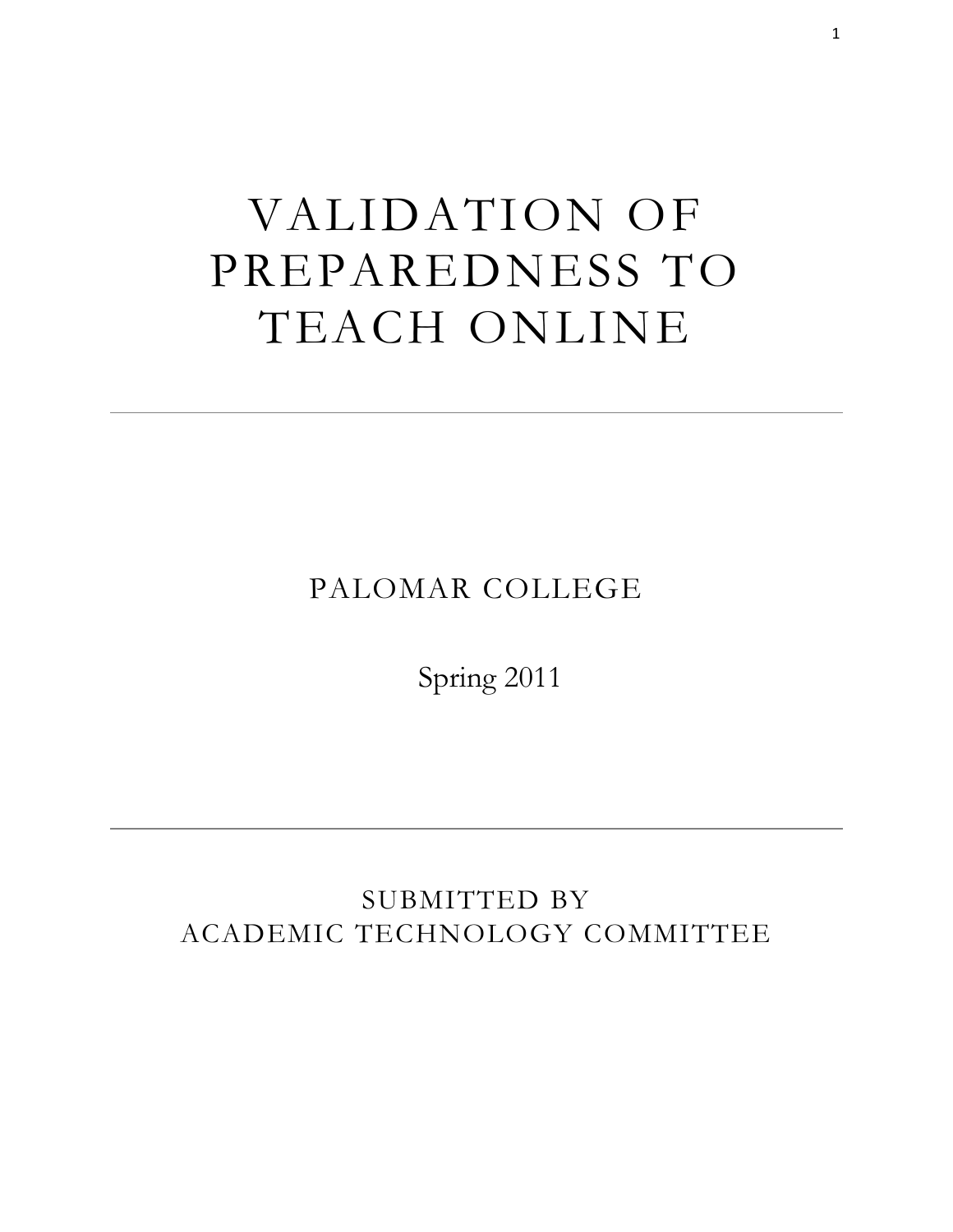#### **Introduction**

Following the 2009 Accreditation process, Palomar College was advised to develop a means of validating the quality of its Distance Education program. The Senate Academic Technology Committee was charged with this task which resulted in the development of the checklist rating instrument presented below. A committee of dedicated instructors, some of whom teach online, identified the important elements of a high quality (Accomplished) online course. The process the committee took was the familiar one of reviewing the relevant literature, examining what other institutions had done in this regard (see reference section) and then developing our own checklist document based partly upon the best practices of other institutions.

The Senate Academic Technology Committee (ATC) developed a checklist instrument, the Palomar College Online Course Validation Checklist that was designed to identify the necessary and desirable attributes and best practices that an accomplished online course would have. A pilot-test of the validation checklist was conducted during the Spring, 2009 semester by arrangement with the instructors-of-record for several online courses. Based on the pilot-test some modifications to the checklist were made.

It is suggested that the *Palomar College Online Course Validation Checklist* may serve as a series of benchmarks that can be used to provide formative assessments of online courses. A rating of "Accomplished Online Course" will document the online instructor's preparedness to teach an online class at Palomar College. A rating of "Incomplete Online Course" will indicate areas that require revision. Note that this assessment rating instrument is not intended to be used in any TERB-related evaluation. Further, ATC recommends that the online instructor whose course is being assessed should be consulted during the assessment process and provided a means to question and discuss any negative assessment of his/her online course.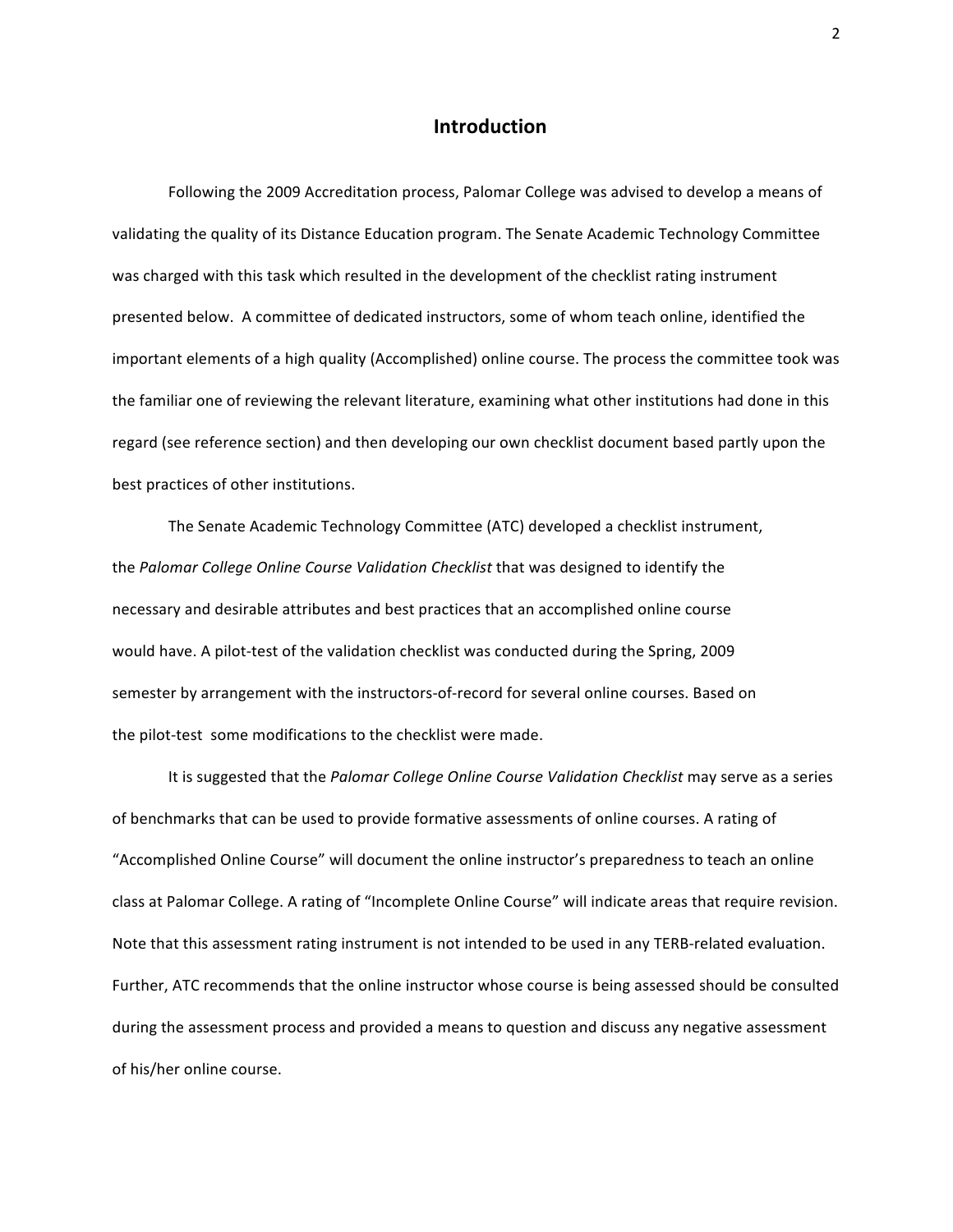# Palomar Online Course Validation Checklist

# How to use the Validation Checklist

This checklist provides a roadmap to developing a high quality course beginning with the online syllabus and continuing with course design/organization, aesthetic design, interaction and collaboration, effective use of technology and assessments. In addition, the course design shows a good faith effort to ensure universal access for all students and meets Section 508 standards of the Rehabilitation Act and the Americans with Disabilities Act (ADA).

Use the columns to the right of each statement to assess whether or not the course contains that particular element. Place a  $\checkmark$  next to the item if the statement has been met. Not applicable (N/A) is marked when the element does not apply to a particular course. A space for comments is provided next to each checkbox. The bottom of each section is available to add more detailed commentary

Please Select an overall descriptive rating (Accomplished or Incomplete) for each section:

Accomplished: Most or all elements of the sections are addressed.

 $\ddot{\phantom{0}}$ 

Incomplete: Some elements of the sections are addressed but many are lacking.

| Course Title | Section# |  |
|--------------|----------|--|
| Instructor   |          |  |
| Reviewed by  | Date     |  |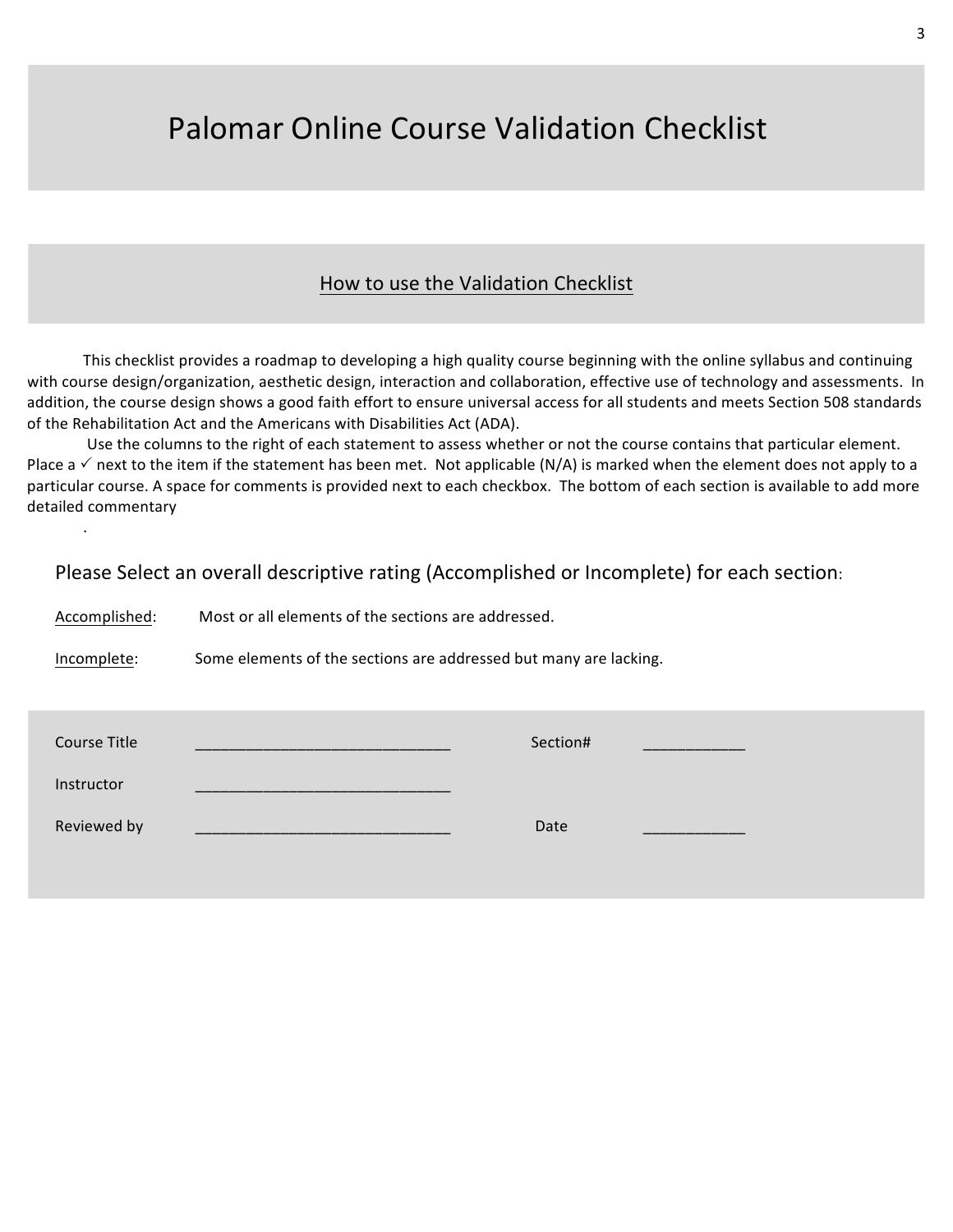#### **Section 1: Course Information**

| This section refers to the online course syllabus and course<br>information including objectives, student learning outcomes, course<br>requirements and academic integrity.      | $\checkmark$ | N/A | <b>COMMENTS</b>              |
|----------------------------------------------------------------------------------------------------------------------------------------------------------------------------------|--------------|-----|------------------------------|
| Syllabus is easily located.                                                                                                                                                      |              |     |                              |
| Syllabus is available in a printer-friendly format.                                                                                                                              |              |     |                              |
| Course catalog information is provided: Description, units, prerequisites.                                                                                                       |              |     |                              |
| Instructor contact information is available.                                                                                                                                     |              |     |                              |
| Instructor office hours are available (online/on-campus).                                                                                                                        |              |     |                              |
| Required and supplemental textbooks, readings lists and course materials are<br>listed.                                                                                          |              |     |                              |
| Learning objectives are clearly stated.                                                                                                                                          |              |     |                              |
| Course Student Learning Outcomes are stated.                                                                                                                                     |              |     |                              |
| Course communication instructions/guidelines are stated (i.e. Instructor email<br>guidelines).                                                                                   |              |     |                              |
| Grading policy is clearly stated.                                                                                                                                                |              |     |                              |
| Directions are CLEAR and easy to understand for tasks/assignments.                                                                                                               |              |     |                              |
| Academic integrity policy is clearly presented.                                                                                                                                  |              |     |                              |
| Specific technology requirements are stated (if needed).                                                                                                                         |              |     |                              |
| Late and make-up work policy is clearly stated.                                                                                                                                  |              |     |                              |
| Student support: Course contains extensive information about being an                                                                                                            |              |     |                              |
| online learner and links to campus resources.                                                                                                                                    |              |     |                              |
| An orientation for the course is offered, online or on campus.                                                                                                                   |              |     |                              |
| Detailed Commentary:                                                                                                                                                             |              |     | overall rating (circle one): |
|                                                                                                                                                                                  |              |     | Accomplished                 |
|                                                                                                                                                                                  |              |     |                              |
|                                                                                                                                                                                  |              |     |                              |
|                                                                                                                                                                                  |              |     | Incomplete                   |
| <b>Section 2: Course Design and Organization</b>                                                                                                                                 |              |     |                              |
| Course Design and Organization refers to elements of instructional                                                                                                               |              |     |                              |
| design in an online course. This includes: the structure, instructional                                                                                                          |              |     |                              |
| strategies, and the overall course set-up or course classroom.                                                                                                                   |              | N/A | <b>COMMENTS</b>              |
| Course is well-organized and easy to navigate.                                                                                                                                   |              |     |                              |
| Course structure is clear and understandable.<br>Content is made available to students in manageable segments or "chunks"                                                        |              |     |                              |
| (e.g. organized by weeks, units, chapters).                                                                                                                                      |              |     |                              |
| Content is appropriate for student learning of course objectives.<br>Course schedule (calendar) is summarized in one place and clearly identifies<br>overall plan of the course. |              |     |                              |
| Accessibility issues are addressed: color compliance and screen readability.                                                                                                     |              |     |                              |
| All links used in the course are accurate and up-to-date.                                                                                                                        |              |     |                              |
| A timeframe is stated for modules, activities, and assessment.                                                                                                                   |              |     |                              |
| Detailed Commentary:                                                                                                                                                             |              |     | overall rating (circle one): |
|                                                                                                                                                                                  |              |     |                              |
|                                                                                                                                                                                  |              |     | Accomplished                 |
|                                                                                                                                                                                  |              |     |                              |
|                                                                                                                                                                                  |              |     | Incomplete                   |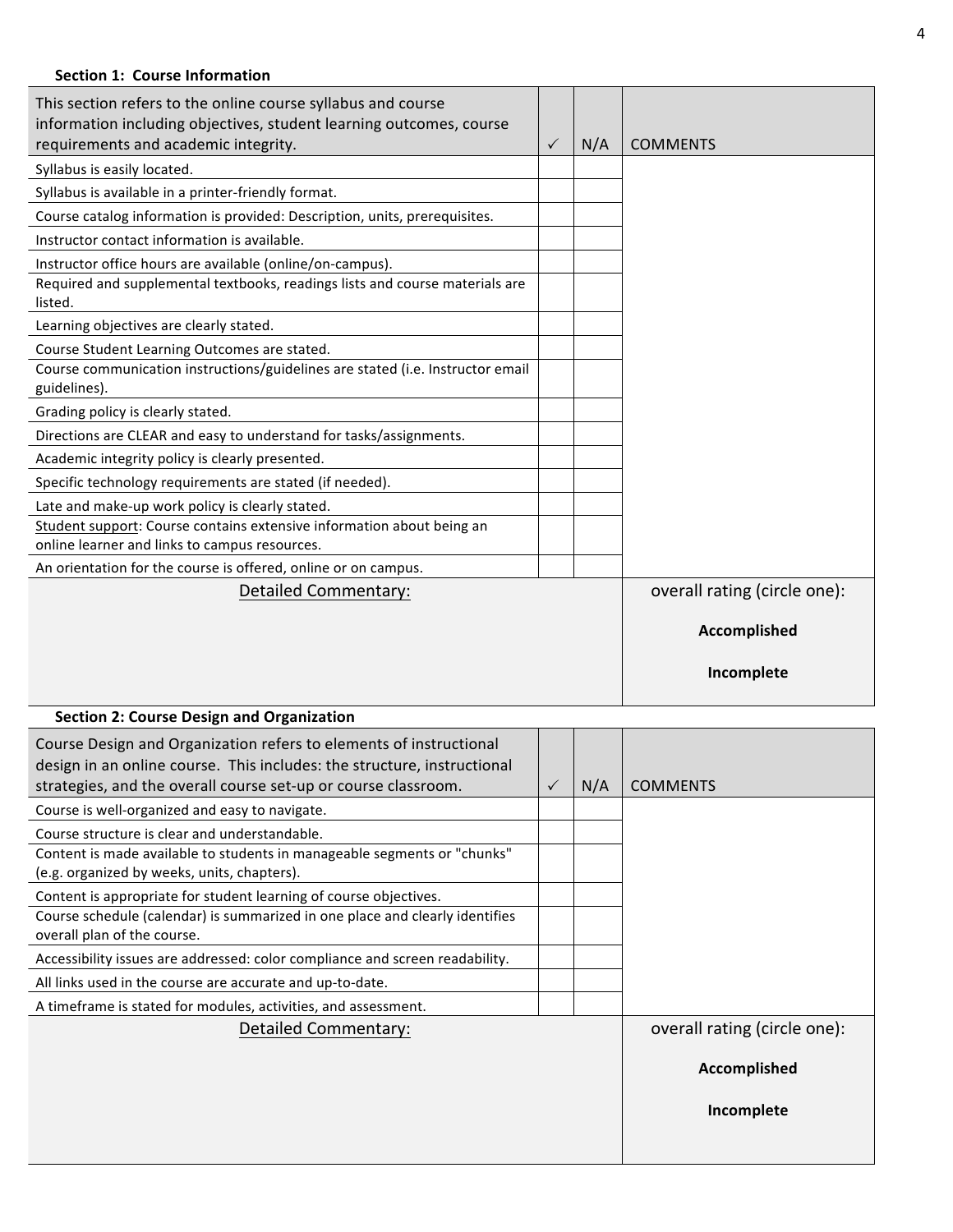### Section 3: Aesthetic design

| Aesthetic design refers to the overall appearance of the course and<br>includes visual aspects such as color, typeface, images and other<br>elements key to presenting the course material. | $\checkmark$ | N/A | <b>COMMENTS</b>              |
|---------------------------------------------------------------------------------------------------------------------------------------------------------------------------------------------|--------------|-----|------------------------------|
| A course banner is used to identify the course.                                                                                                                                             |              |     |                              |
| Color and texture do not overpower the course information.                                                                                                                                  |              |     |                              |
| Sufficient contrast between text and background makes information easy to<br>read.                                                                                                          |              |     |                              |
| Design keeps course pages to a comfortable length with white space.                                                                                                                         |              |     |                              |
| Images are used in course design to support course content.                                                                                                                                 |              |     |                              |
| Images are accompanied by text descriptions (Alt text) or captions for images<br>that require a more complex description.                                                                   |              |     |                              |
| Typeface is easy to read. Documents are created using Sans Serif fonts (e.g.<br>Calibri, Arial or Tahoma) with a size of 12 point or higher.                                                |              |     |                              |
| Styles such as titles and headings are used to format the document.                                                                                                                         |              |     |                              |
| Data organized in rows and columns are put in a table.                                                                                                                                      |              |     |                              |
| Spelling and grammar are accurate.                                                                                                                                                          |              |     |                              |
| Detailed Commentary:                                                                                                                                                                        |              |     | overall rating (circle one): |
|                                                                                                                                                                                             |              |     | Accomplished                 |
|                                                                                                                                                                                             |              |     | Incomplete                   |

| <b>Section 4: Interaction and Collaboration</b>                                                                                         |                  |  |                         |              |     |                              |
|-----------------------------------------------------------------------------------------------------------------------------------------|------------------|--|-------------------------|--------------|-----|------------------------------|
| Interaction and Collaboration refers to the extent to which there is                                                                    |                  |  |                         |              |     |                              |
| student-instructor, student-student, and student-content interaction.                                                                   |                  |  |                         |              |     |                              |
| Exemplary courses should integrate many different ways to interact                                                                      |                  |  |                         |              |     |                              |
| and collaborate in the online environment.                                                                                              |                  |  |                         | $\checkmark$ | N/A | <b>COMMENTS</b>              |
| Student participation requirements/expectations are clearly stated.                                                                     |                  |  |                         |              |     |                              |
| Instructor provides announcements/reminders.                                                                                            |                  |  |                         |              |     |                              |
| Instructor email response time is clearly stated.                                                                                       |                  |  |                         |              |     |                              |
| Regular feedback about student performance is provided in a timely manner                                                               |                  |  |                         |              |     |                              |
| throughout the course (example: discussion board posts, assignments,                                                                    |                  |  |                         |              |     |                              |
| quizzes, etc.).                                                                                                                         |                  |  |                         |              |     |                              |
| Course promotes an active discussion area which encourages students to<br>reply to each other.                                          |                  |  |                         |              |     |                              |
|                                                                                                                                         |                  |  |                         |              |     |                              |
| Contact is initiated with students in a variety of ways: (Select all that apply.)<br>$\Box$ Announcements<br>$\Box$ Phone conversations |                  |  |                         |              |     |                              |
| $\Box$ Participation in discussion board<br>$\Box$ Chat sessions or virtual meetings                                                    |                  |  |                         |              |     |                              |
| $\square$ Email<br>$\Box$ Voice enabled messages                                                                                        |                  |  |                         |              |     |                              |
| $\Box$ Participation in online group collaboration projects                                                                             |                  |  |                         |              |     |                              |
| $\Box$ Face-to-face meetings (review sessions, scheduled meetings)                                                                      |                  |  |                         |              |     |                              |
| Communication/collaboration tools used in the course:                                                                                   |                  |  |                         |              |     |                              |
| $\Box$ Email                                                                                                                            | $\Box$ Chat room |  | $\Box$ Discussion board |              |     |                              |
| $\Box$ Whiteboard                                                                                                                       | $\Box$ other     |  | $\Box$ Student          |              |     |                              |
|                                                                                                                                         |                  |  | presentations           |              |     |                              |
| <b>Detailed Commentary:</b>                                                                                                             |                  |  |                         |              |     | overall rating (circle one): |
|                                                                                                                                         |                  |  |                         |              |     |                              |
|                                                                                                                                         |                  |  |                         |              |     | Accomplished                 |
|                                                                                                                                         |                  |  |                         |              |     |                              |
|                                                                                                                                         |                  |  |                         |              |     | Incomplete                   |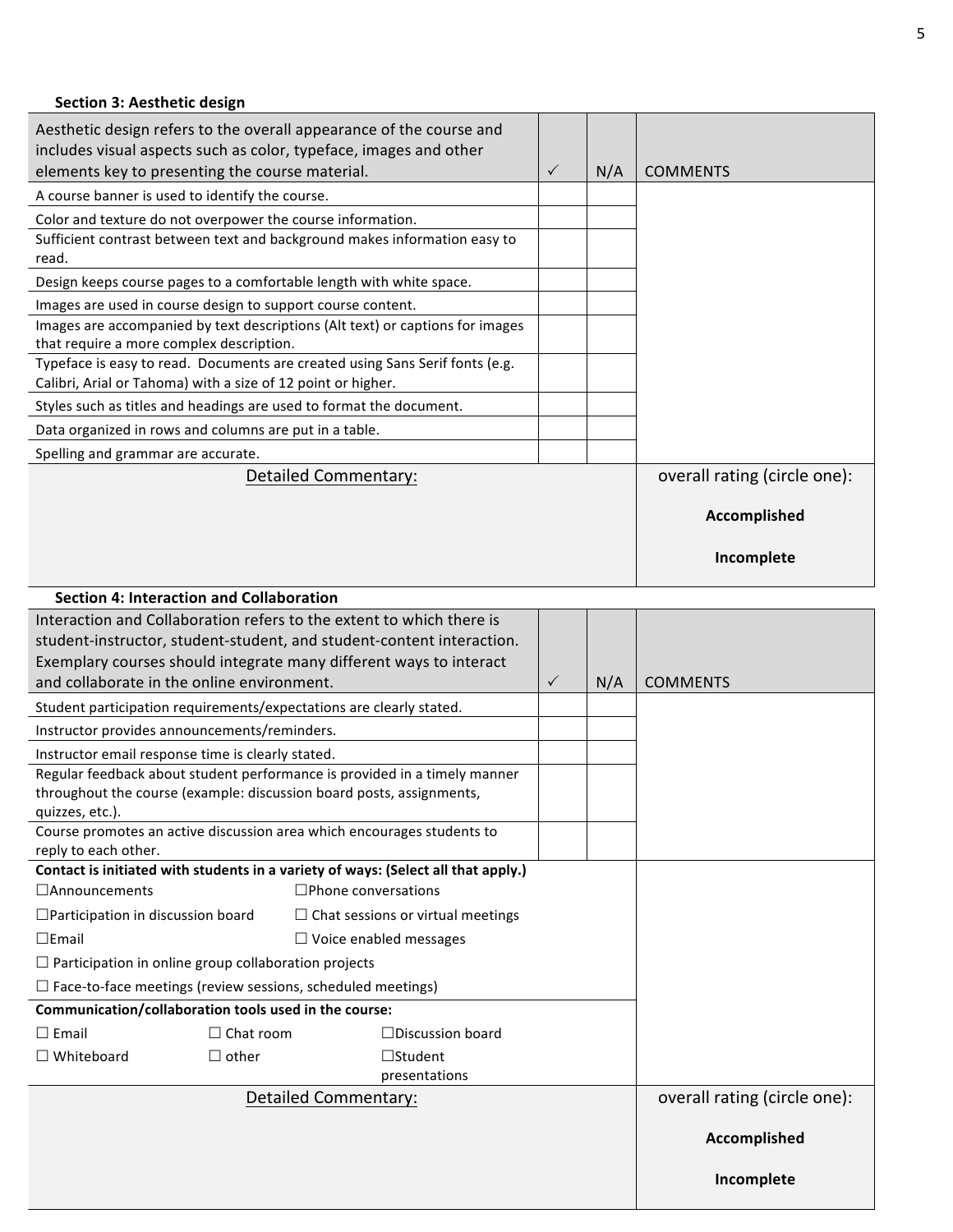## Section 5: Effective use of Technology

| Effective Use of Course Technology refers to the successful integration<br>of technology into the online course and its use in a variety of formats<br>that help students to achieve course goals and objectives. |                   | $\checkmark$          | N/A | <b>COMMENTS</b> |                              |
|-------------------------------------------------------------------------------------------------------------------------------------------------------------------------------------------------------------------|-------------------|-----------------------|-----|-----------------|------------------------------|
| Course makes effective use of online instructional tools.                                                                                                                                                         |                   |                       |     |                 |                              |
| Course materials are presented using appropriate formats compatible across                                                                                                                                        |                   |                       |     |                 |                              |
| computer platform (pdf, rtf, mp3, etc.).                                                                                                                                                                          |                   |                       |     |                 |                              |
| Audio materials (mp3, wav, etc.) are accompanied by a transcript.                                                                                                                                                 |                   |                       |     |                 |                              |
| Videos and screencasts are closed-captioned.                                                                                                                                                                      |                   |                       |     |                 |                              |
| Presentations are created using design templates found in the software and<br>incorporate the above practices.                                                                                                    |                   |                       |     |                 |                              |
| Computer-simulated demonstrations are used to convey information.                                                                                                                                                 |                   |                       |     |                 |                              |
| Social media tools (such as, Twitter, Facebook, Flickr) are used.                                                                                                                                                 |                   |                       |     |                 |                              |
| What tools are used in the course? (Select all that apply)                                                                                                                                                        |                   |                       |     |                 |                              |
| $\square$ Email                                                                                                                                                                                                   | $\Box$ Chat       | $\Box$ Journals       |     |                 |                              |
| $\Box$ Calendar                                                                                                                                                                                                   | $\Box$ Gradebook  | $\square$ Video/DVD   |     |                 |                              |
| □Graphics/Images                                                                                                                                                                                                  | $\square$ Wikis   | $\Box$ Image Database |     |                 |                              |
| $\Box$ Blogs                                                                                                                                                                                                      | $\Box$ Animations | $\square$ Whiteboard  |     |                 |                              |
| $\Box$ Audio                                                                                                                                                                                                      | $\square$ Survey  | $\square$ Podcasts    |     |                 |                              |
| $\Box$ Quiz tool<br>$\Box$ Glossary<br>$\Box$ presentations/portfolios                                                                                                                                            |                   |                       |     |                 |                              |
| <b>Detailed Commentary:</b>                                                                                                                                                                                       |                   |                       |     |                 | overall rating (circle one): |
|                                                                                                                                                                                                                   |                   |                       |     |                 | Accomplished                 |
|                                                                                                                                                                                                                   |                   |                       |     |                 | Incomplete                   |
| Section 6: Assessment / Evaluation                                                                                                                                                                                |                   |                       |     |                 |                              |
| The assessment category focuses on the ways in which the student is                                                                                                                                               |                   |                       |     |                 |                              |
| evaluated toward achieving the student learning outcomes and the                                                                                                                                                  |                   |                       |     |                 |                              |
| quality, type, structure, and security of the assessments used.                                                                                                                                                   |                   |                       |     | N/A             | <b>COMMENTS</b>              |

| quality, type, structure, and security of the assessments used.            | $\checkmark$ | IV/A | <b>CUMMENIS</b>              |  |  |
|----------------------------------------------------------------------------|--------------|------|------------------------------|--|--|
| Assessments are used throughout the course (e.g. not just one final exam). |              |      |                              |  |  |
| Anti-plagiarism software is used for written assignments.                  |              |      |                              |  |  |
| Sample assignments are provided to illustrate instructor expectations.     |              |      |                              |  |  |
| Detailed instructions and tips for completing assignments are provided.    |              |      |                              |  |  |
| Appropriate security measures are enabled when computer testing, such as:  |              |      |                              |  |  |
| Time limitations are placed on exams given online.                         |              |      |                              |  |  |
| Exams are password protected.                                              |              |      |                              |  |  |
| Exams are proctored in a supervised environment if exams are given face to |              |      |                              |  |  |
| face.                                                                      |              |      |                              |  |  |
| Exams are composed of question pools where possible to ensure online       |              |      |                              |  |  |
| students have equivalent but different online tests.                       |              |      |                              |  |  |
| Questions on exams are seen one at a time.                                 |              |      |                              |  |  |
| Students cannot backtrack.                                                 |              |      |                              |  |  |
| <b>Detailed Commentary:</b>                                                |              |      | overall rating (circle one): |  |  |
|                                                                            |              |      |                              |  |  |
|                                                                            |              |      | Accomplished                 |  |  |
|                                                                            |              |      |                              |  |  |
|                                                                            |              |      | Incomplete                   |  |  |